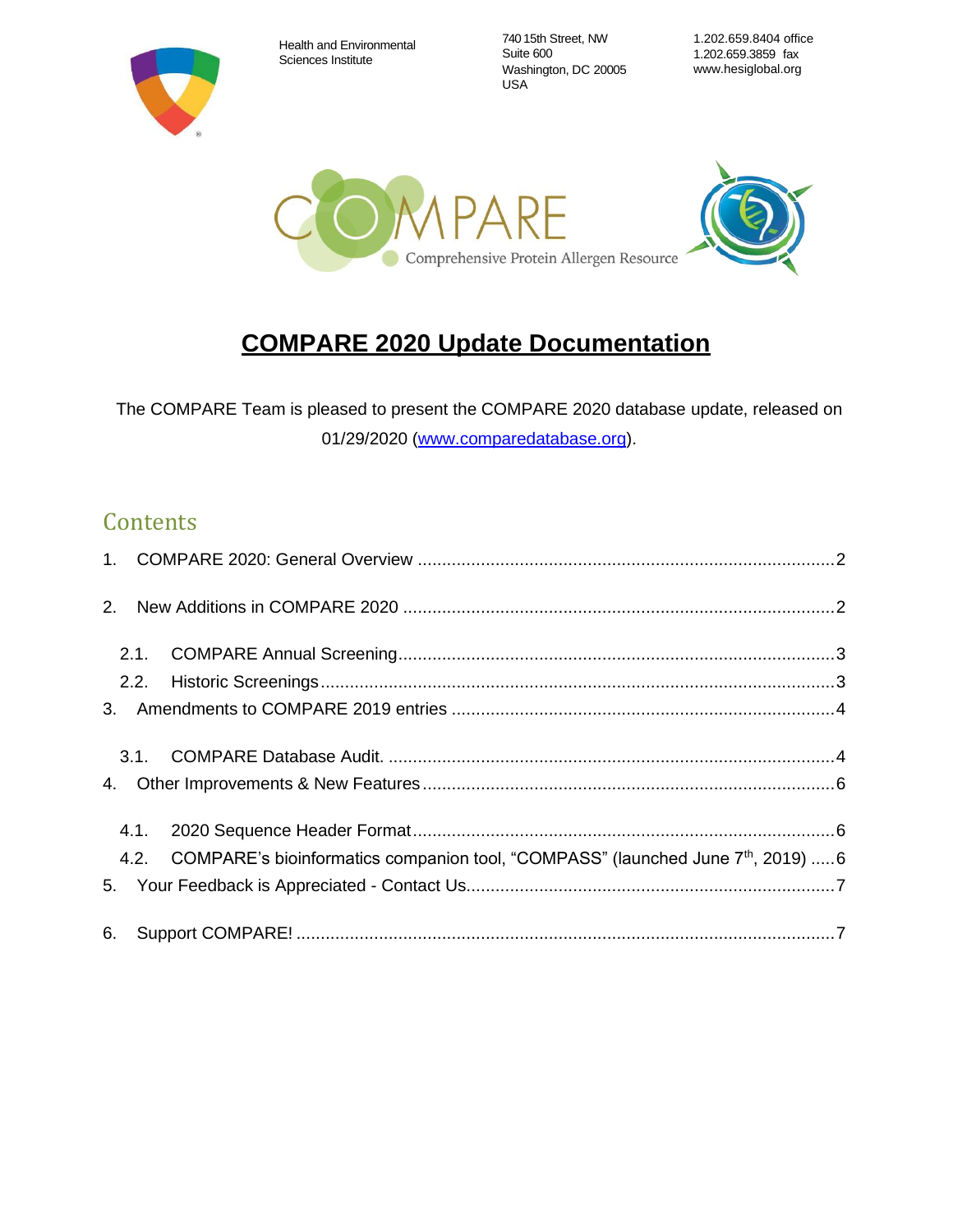



#### <span id="page-1-0"></span>**1. COMPARE 2020: General Overview**

The COMPARE Team is pleased to present the release of the COMPARE 2020 database.

COMPARE 2020 includes results from the regular annual database update process (as in previous years), as well as two additional initiatives, conducted as part of COMPARE's continuous improvement strategies:

- "**Annual update screenings"**  applying the COMPARE process to sequence records submitted and/or published within the past 1-year time window.
- **"Historical screenings"** a plan to undertake a historic screening by applying the COMPARE process to sequence records dated from 2016 and previous years was completed. This project was undertaken to harmonize the database content to up-to-date COMPARE processes, given that the COMPARE process was developed in 2016 and applied only to a "one-year" time window every year since then.
- **"Database audit"** this process was conducted by an external Bioinformatics services provider to analyze the current content of the COMPARE database as a quality control measure.

Each of these additional processes will be described in more details in sections 2 to 4 below.

Overall, the updates to COMPARE 2020, resulting from the output of these three work streams, include:

- the **addition of 191 unique sequences**, from the annual update and historical screenings;
- the **removal of 24 obsolete sequences** from the COMPARE 2019 dataset (1 substituted by a newly entered sequence and 23 per audit results; exact accessions are listed in section 2.1 and 3.1 respectively).
- and **2 accession number amendments**, per audit results (section 3.1).

### **COMPARE 2020 is comprised of 2,248 sequences:**

2,081 entries (COMPARE 2019) - 23 removed (audit) - 1 (substituted by new entry) + 191 new unique entries = 2,248 entries

#### <span id="page-1-1"></span>**2. New Additions in COMPARE 2020**

The 191 new unique entries are the result of: (1) The **COMPARE Annual Download** (2) the **Historic Dataset review**. Entries derived from each process can be recognized in the database by unique identifiers present under the field "Year adopted"

- (1) Annual Screening: 2020 and 2020MS
- (2) Historic Screening: 2020H and 2020H\_MS

In response to the increasing number of allergen identification studies using the combination of 2D western-blots to identify IgE-binding proteins, with mass spectrometry (MS) as a tool for peptides sequence identification, COMPARE's independent Peer-Review Panel (PRP) updated their acceptance criteria to accept the peptides (10 amino acids in length or above) explicitly identified by MS and which sequences are included in the supporting literature. As a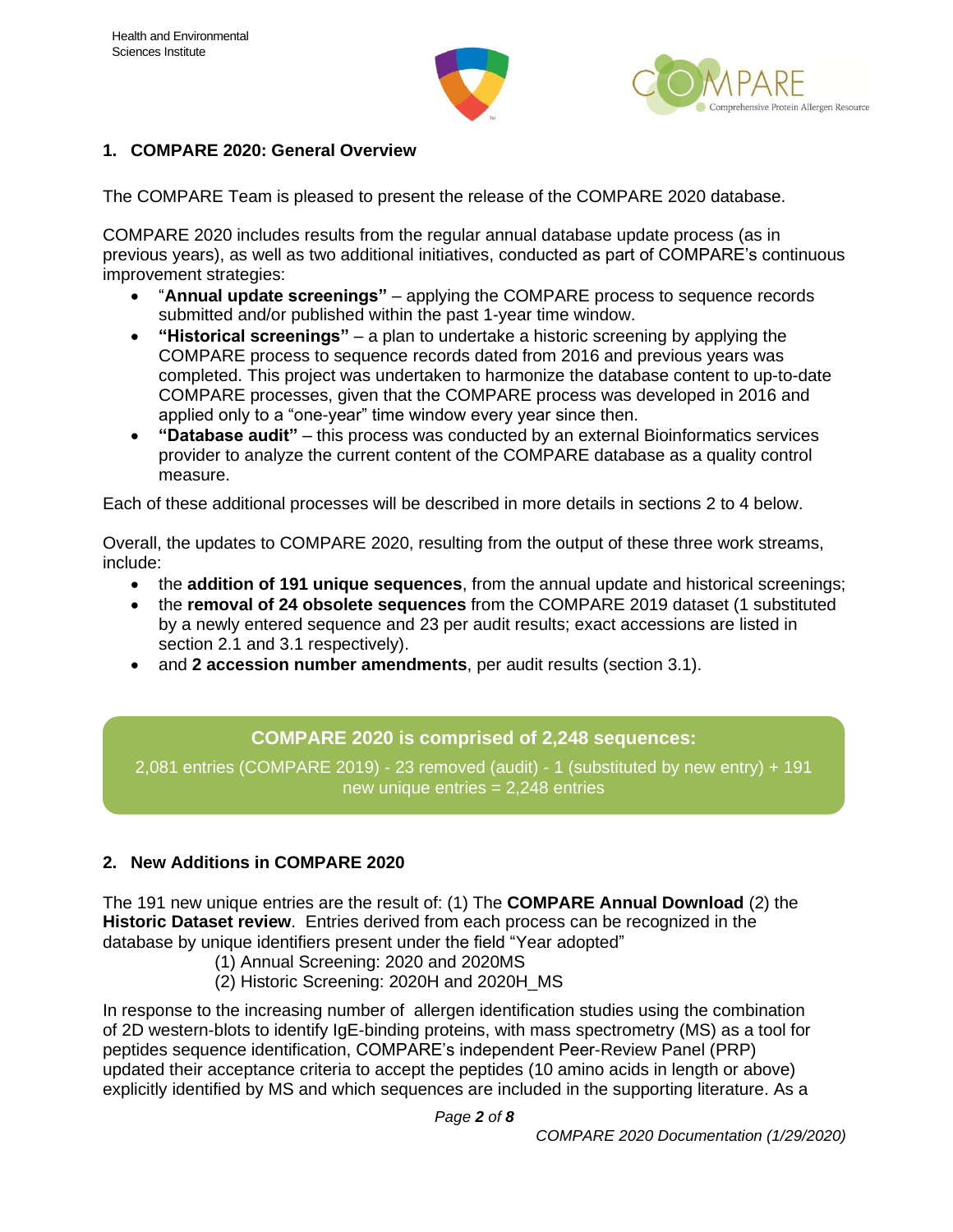



result, a same protein may be represented in the database by several peptide fragments, listed as individua entries. Note also that those MS sequence fragments may not necessarily represent the IgE binding area of the protein, but are part of a protein that has evidence of IgE binding.

Only in the (rare) cases where: a) the full protein is then produced (recombinant) based on the deducted MASCOT sequence, b) the full sequence published as part of the study, and 3) the recombinant protein is tested again for IgE binding, would PRP accept the full protein sequence (instead of the isolated peptides), if IgE binding is confirmed.

Sequences corresponding to short peptides derived from MS data, either sourced from the "annual screening" or the "historic screening" are labelled "2020MS" or "2020H\_MS" respectively, for clarity.

#### <span id="page-2-0"></span>*2.1. COMPARE Annual Screening*

The COMPARE Peer-Review Panel (PRP) reviewed a total of 201 sequences from 72 publications that were identified during the COMPARE annual screening process. The candidate sequences were sourced from NCBI, UniProt, Allergen Online (version 19), IUIS, as well as a targeted literature search, for the time window <01 March 2018 - 15 May 2019>. In total, there were **83 unique sequences approved by PRP to include in the COMPARE2020 database, from this data set.**

**Note that one of these sequences (AAB35977.1) replaces an older entry (with entry date 2010) with the same accession #** but which had the wrong species listed – reason why the 2010 entry has been removed, being replaced with the 2020 entry listing the correct information based on the article reviewed in this cycle.

#### <span id="page-2-1"></span>*2.2. Historic Screenings*

A targeted historic data retrieval was completed to apply the COMPARE screening process to sequences/literature from years prior to COMPARE's first year of operation, 2016, in order to identify possible sequences not captured in the foundational dataset (AllergenOnline v.16) on which COMPARE built on. For this task, a sequence data retrieval for 2016 and previous years with no other date limit was conducted, querying UniProt, AllergenOnline & IUIS. Entries were required to have literature citation(s) and at least one of the literature citations was required to contain allerg<sup>\*</sup> and/or IgE in its title and/or abstract. All candidates were deduplicated against COMPARE 2019. Duplicate checks were performed at the accession level and at the sequence level within this data set. This resulted in 327 unique articles for PRP consideration. From this dataset, **PRP approved 108 sequences.**

As mentioned above, following the release of COMPARE 2019 the COMPARE PRP elected to expand the acceptance criteria to include peptides identified via MS for proteins with compelling evidence of IgE binding. Due to this change, PRP revisited candidates linked to MS studies that were rejected in past review cycles to apply these new set of criteria consistently. Entries accepted during this exercise are included as part of the Historical dataset and labelled "2020H-MS", similarly to other MS-related sequences sourced from the "historic screenings".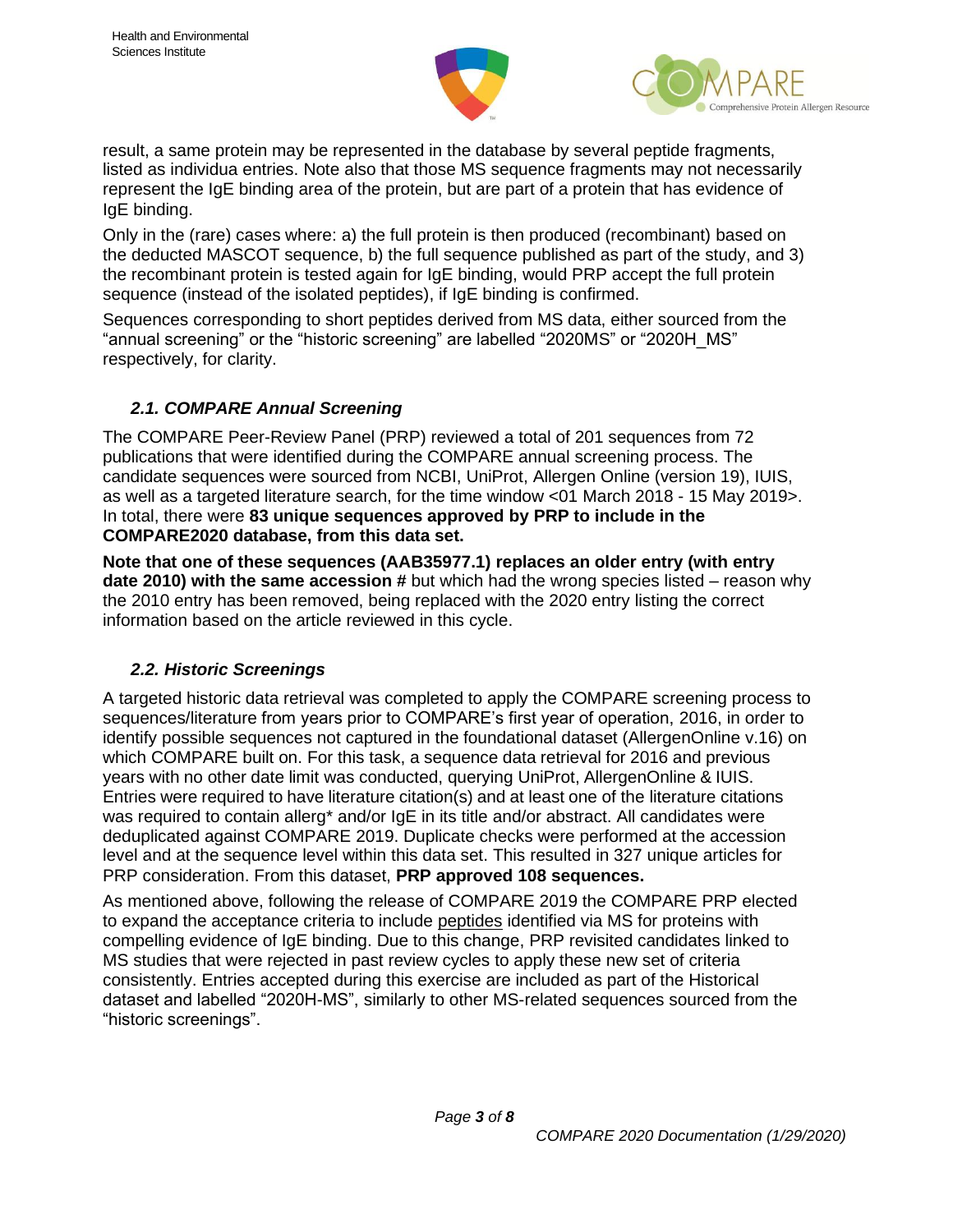



#### <span id="page-3-0"></span>**3. Amendments to COMPARE 2019 entries**

## <span id="page-3-1"></span>*3.1. COMPARE Database Audit.*

The COMPARE database audit was conducted by an external Bioinformatics services provider and PRP, over two consecutive cycles:

- The audit was conducted in 2018 by the Bioinformatics services specialists, on the existing database version at the time, COMPARE 2018, with the aim to identify sequences with quality issues or present in duplicates in the database.
- Findings were presented to PRP in the following year review cycle, (i.e., 2019' PRP review cycle, leading to the COMPARE 2020 update) for consideration and decision on eventual amendments needed.

From this exercise, 2 sequences were amended and 23 were removed. Details of the updates and removals are included in table 1 below, with the corresponding justifications from PRP.

**Table 1:** Itemized list of amendments and sequence removals in COMPARE 2019 entries, applied in COMPARE 2020, as a result from the audit task.

| <b>Accession # (as listed in</b><br><b>COMPARE 2019)</b>                                                                               | <b>Status</b> | <b>Comment</b>                                                                                                                          |
|----------------------------------------------------------------------------------------------------------------------------------------|---------------|-----------------------------------------------------------------------------------------------------------------------------------------|
| 100 Putative Act d 9.0101 Manual<br><b>Entry [Actinidia deliciosa]</b>                                                                 | Updated       | Specific accession # now found for this<br>sequence. Updated the accession # to:<br>FG438715.1                                          |
| XP_004232333.1 Allergen<br>PREDICTED: non-specific lipid-<br>transfer protein 2 [Solanum<br>Iycopersicum (Lycopersicon<br>esculentum)] | Updated       | Specific accession # now found for this<br>sequence. Update the accession # to:<br>NP_001306883                                         |
| AAB26195.1 Putative major<br>allergen ABA-1=TBA-1 allergen<br>homolog {N- terminal} [Ascaris<br>suum]                                  | Removed       | Remove, Justification: it is 100% identical to<br>$Q06811.2$ ; except for the 4 "X"s.                                                   |
| AAB20452.1 Allergen Bet v<br>I=major allergen [Betula pendula]                                                                         | Removed       | Remove, Justification: it is 100% identical<br>to1B6F A. 2;<br>except for the 2 "X"s.                                                   |
| 3F5V_B Allergen Chain B, C2<br><b>Crystal</b><br>Form of Mite Allergen Der P 1<br>[Dermatophagoides<br>pteronyssinus]                  | Removed       | Remove. Justification: X is a C in the sequence<br>2AS8_B.that is already in the database. For the<br>rest of the sequence is identical |
| P49274.1   Putative<br>Alpha-<br>amylase (Allergen Der p 4) (Der p<br>IV) [Dermatophagoides<br>pteronyssinus]                          | Removed       | Remove, completely contained in AAD38942.1<br>without X ambiguous AA                                                                    |
| 1UHG_D Allergen Chain D,<br><b>Crystal Structure Of S-</b><br><b>Ovalbumin At 1.9 Angstrom</b><br><b>Resolution [Gallus gallus]</b>    | Removed       | Remove, Justification: it is 100% identical to<br>P01012.2; except for five "X"s.                                                       |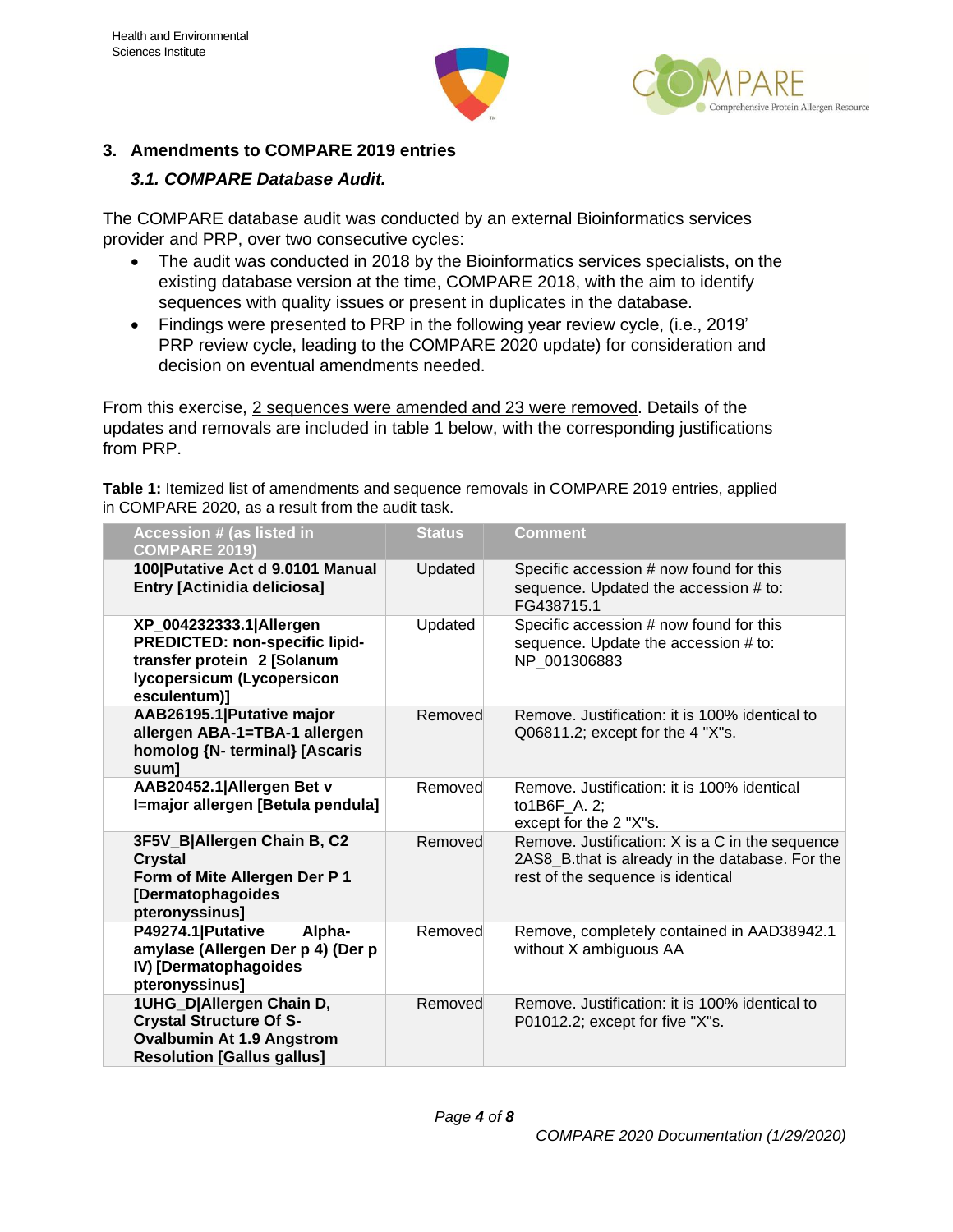



| 3EBW_A Putative Chain A,<br><b>Crystal Structure Of Major</b><br>Allergens, Per A 4 From<br><b>Cockroaches [Periplaneta</b><br>americana]                                                     | Removed | Remove, it is fully contained (and 3 X's<br>resolved) in ACJ37391.1 that is in COMPARE                                                                                                                                            |
|-----------------------------------------------------------------------------------------------------------------------------------------------------------------------------------------------|---------|-----------------------------------------------------------------------------------------------------------------------------------------------------------------------------------------------------------------------------------|
| 1N10_A Allergen Chain A,<br>Crystal Structure Of PhI P 1, A<br><b>Major Timothy Grass Pollen</b><br>Allergen [Phleum pratense]                                                                | Removed | Justification.<br>Remove.<br><b>The</b><br>CAA55390.1<br>sequence already in the database is one aa<br>longer, i.e. the N-terminal methionine (start<br>codon) which was not included in molecule<br>used<br>for crystallization. |
| A60372 Putative pollen allergen<br>Poa-pl - Kentucky bluegrass<br>(fragment) [Poa<br>pratensis]                                                                                               | Removed | Remove, completely contained in CAA10520.1<br>without X                                                                                                                                                                           |
| 2ATM_A Allergen Chain A,<br><b>Crystal Structure Of The</b><br><b>Recombinant Allergen Ves V 2</b><br>[Vespula vulgaris]                                                                      | Removed | Keep P49370.1 (M instead of X) "retire"                                                                                                                                                                                           |
| <b>MEHB2 Putative melittin, minor -</b><br>honeybee [Apis mellifera]                                                                                                                          | Removed | Remove: same as CAA26038.1 (in COMPARE)<br>- 100% identity, same length, same species.<br>Keep any articles not<br>mentioned in the sequence staying in<br><b>COMPARE</b>                                                         |
| AAB36117.1 Putative Sol i<br>1=antigen {N- terminal}<br>[Solenopsis invicta]                                                                                                                  | Removed | RETIRE. Not in NCBI or Uniprot. (entry had<br>same publications as in AAT95008.1, currently<br>in COMPARE)                                                                                                                        |
| AAB36119.1 Putative Sol i<br>1=antigen {N- terminal}<br>[Solenopsis invicta]                                                                                                                  | Removed | RETIRE. Obsolete Accession # (record<br>removed by NCBI staff). Not in NCBI or Uniprot.<br>(entry had same publications as in<br>AAT95008.1, currently in COMPARE)                                                                |
| AAB36120.1 Putative Sol i<br>1=antigen {N- terminal}<br>[Solenopsis invicta]                                                                                                                  | Removed | RETIRE. Obsolete Accession # (record<br>removed by NCBI staff). Not in NCBI or Uniprot.<br>(entry had same publications as in<br>AAT95008.1, currently in COMPARE)                                                                |
| AAB36121.1 Putative Sol i<br>1=antigen {N- terminal}<br>[Solenopsis invicta]                                                                                                                  | Removed | RETIRE. Obsolete Accession # (record<br>removed by NCBI staff). Not in NCBI or Uniprot.<br>(entry had same publications as in<br>AAT95008.1, currently in COMPARE)                                                                |
| 3SMH A Allergen Chain A,<br><b>Crystal Structure Of Major Peanut</b><br>Allergen Ara H 1 [Arachis<br>hypogaea]                                                                                | Removed | Remove, identical to 3S7E_A, except for<br>resolved X                                                                                                                                                                             |
| 4AUD_B Allergen Chain B,<br><b>Crystal Structure Of Alternaria</b><br>Alternata Major Allergen Alt A 1<br>[Alternaria alternata]                                                              | Removed | Remove: A longer identical sequence is in<br>COMPARE in which the x's are identified<br>(AAB47552.1)                                                                                                                              |
| 4B9R_A Allergen Chain A, Crystal<br><b>Structure Of The Major Birch</b><br>Pollen Allergen Bet V 1.0101<br>(isoform A) Nitrated In Vitro With<br><b>Tetranitromethan. [Betula</b><br>pendula] | Removed | Remove: identical to 4BKD A which has 2/3 X's<br>filled in.                                                                                                                                                                       |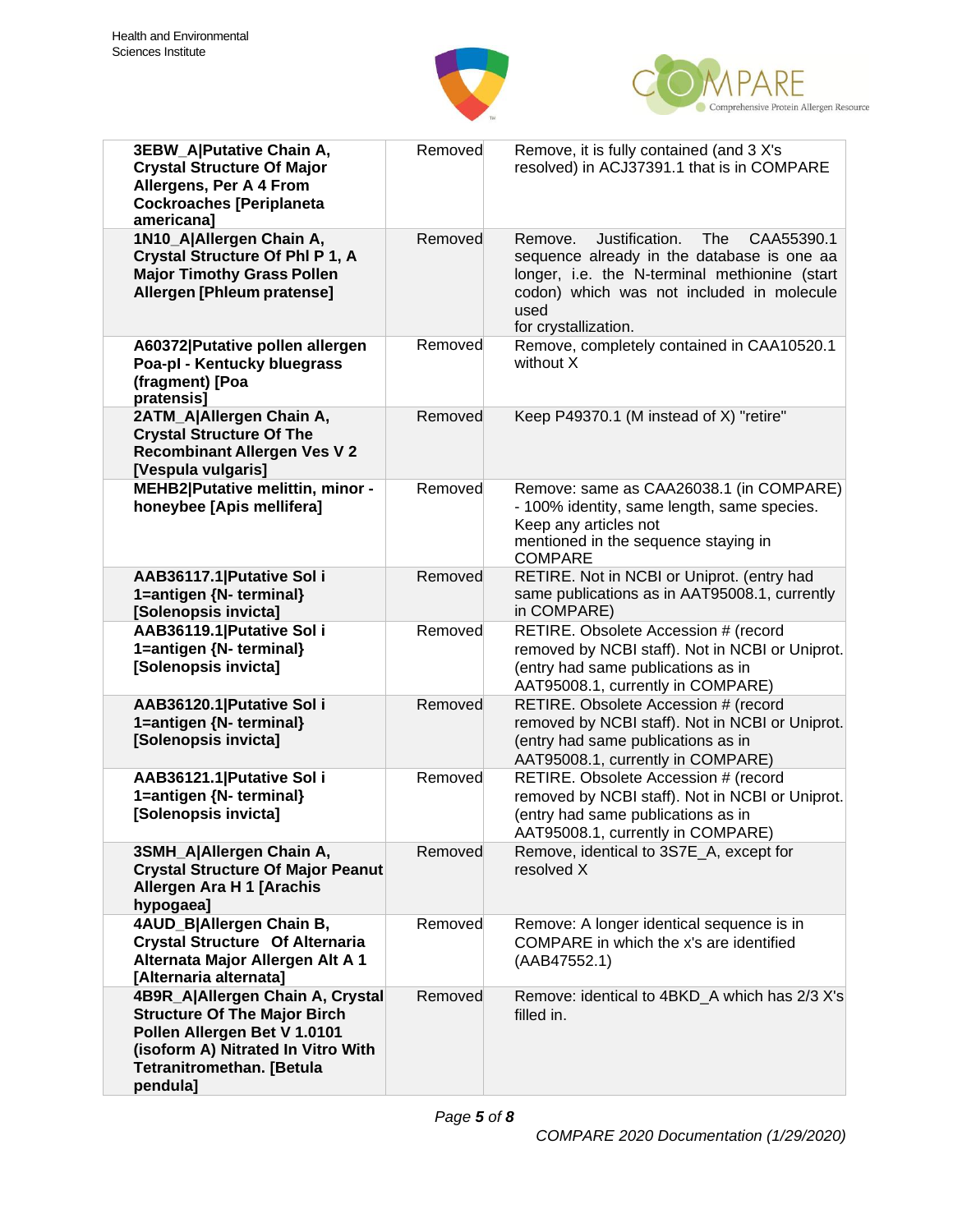



| 4BKC_A Allergen Chain A,<br><b>Crystal Structure Of A Unusually</b><br><b>Linked Dimeric Variant Of Bet V1</b><br><b>I</b> Betula<br>pendula]                | Removed | Remove already in COMPARE without X<br>(CAA33887.1)                                                                                                     |
|--------------------------------------------------------------------------------------------------------------------------------------------------------------|---------|---------------------------------------------------------------------------------------------------------------------------------------------------------|
| 4BKD_A Allergen Chain A,<br><b>Crystal Structure Of An Unusually</b><br><b>Linked Dimeric Variant Of Bet V1</b><br>(b) [Betula pendula]                      | Removed | Remove. Justification. Same sequence as<br>CAA33887.1 except for one X                                                                                  |
| 4BTZ_A Allergen Chain A, Crystal<br><b>Structure Of Peroxinitrite Treated</b><br>Major Birch Pollen Allergen Bet V<br>1.0101 (isoform A) [Betula<br>pendula] | Removed | Remove. Justification. Same sequence as<br>CAA33887.1 except for four X'es                                                                              |
| AAB20453.1 Allergen Car b<br>I=major allergen [Carpinus<br>betulus]                                                                                          | Removed | Remove.<br>The<br>full<br>is<br>sequence<br><i>in</i><br>COMPARE, AB281040.1 - only differs in the<br>terminal AA after X (XK here, SS in the full one) |
| CAA51204.1   Allergen gamma 3<br>hordein, partial [Hordeum<br>vulgare]                                                                                       | Removed | There is a more complete sequence with AA<br>residues to<br>replace the XXX positions: Hor v 20.101;<br>P80198 (HOG3_HORVU)                             |
| P83885.1 Allergen Allergen Ani s<br>4 [Anisakis simplex]                                                                                                     | Removed | Remove, fully covered by CAK50389.1 and two<br>X'es<br>resolved                                                                                         |

#### <span id="page-5-0"></span>**4. Other Improvements & New Features**

#### <span id="page-5-1"></span>*4.1. 2020 Sequence Header Format*

The COMPARE 2020 header format has been modified to adopt the standard FASTA format used in NCBI and other sequence databases and enhance compatibility with a number of bioinformatic sequence alignment tools, including the COMPASS (COMPare Analysis of Sequences with Software tool; launched June  $7<sup>th</sup>$  2019 – see section 4.2). Specifically, the term "accession" is no longer used as part of the header, nor are the vertical "pipe" separators.

Thus, an entry that would have had the form in previous version of COMPARE:

>accession|CAA33887.1|Allergen Bet v 1 - like [Betula pendula]

#### now instead has the form:

>CAA33887.1 Allergen Bet v 1 - like [Betula pendula]

This new header format has been applied to all the 2,048 entries in COMPARE 2020.

<span id="page-5-2"></span>*4.2. COMPARE's bioinformatics companion tool, "COMPASS" (launched June 7th, 2019)*

As of June 7<sup>th</sup>, 2019, the COMPARE database is equipped with its companion tool, **COMPASS (COMPare Analysis of Sequences with Software)**, as a built-in feature. COMPASS is a comparative sequence search tool, incorporating the open source FASTA [software](https://fasta.bioch.virginia.edu/fasta_www2/fasta_intro.shtml)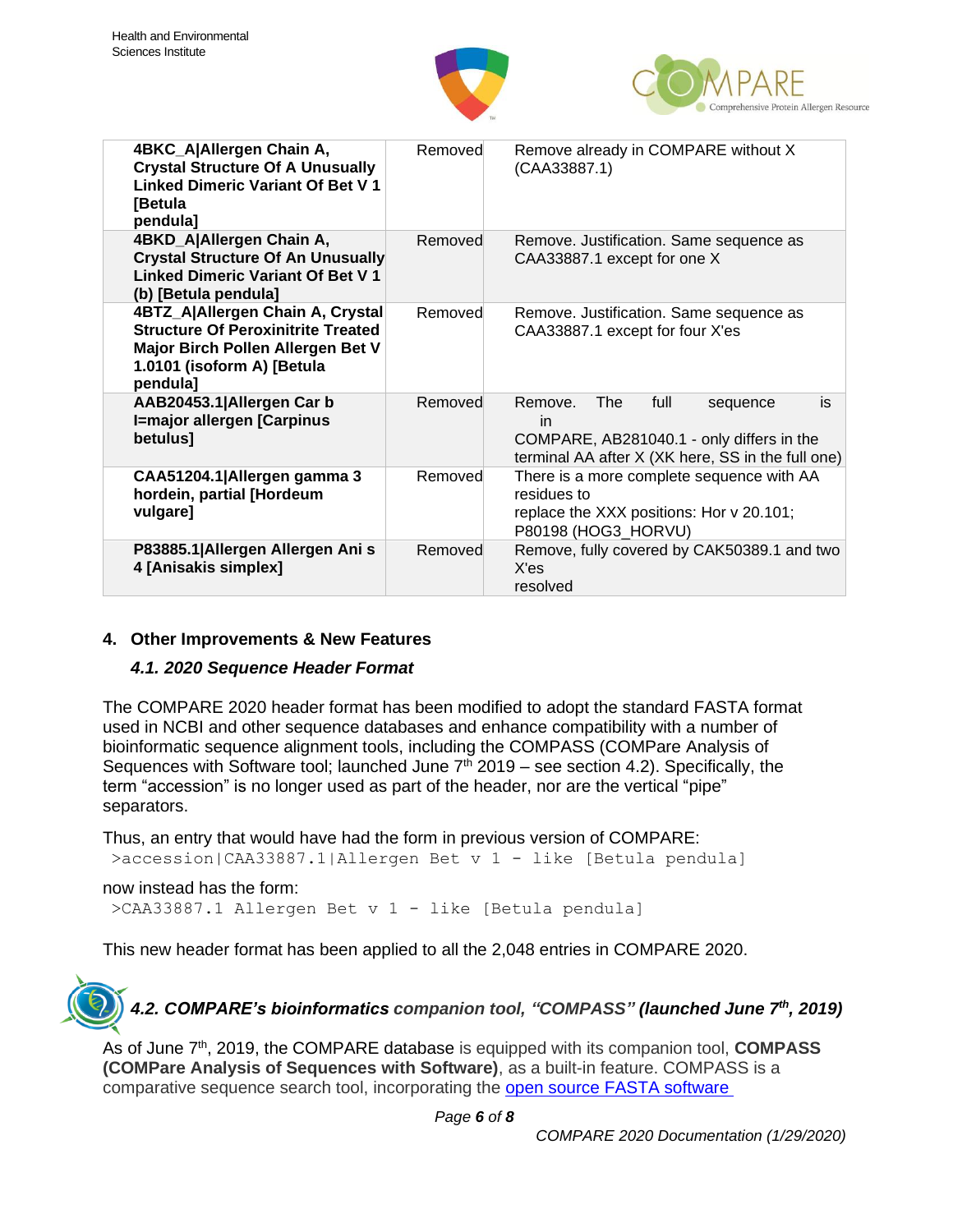



[package](https://fasta.bioch.virginia.edu/fasta_www2/fasta_intro.shtml) (FASTA v36). With this tool, COMPARE users can conduct website-based, real-time use of the COMPARE database to identify similarities between a protein sequence of interest and COMPARE's allergens via amino acid sequence alignments (between two or more amino acid sequences). To access the tool, go [www.comparedatabase.org,](http://www.comparedatabase.org/) click on the "Database" tab and click on the green button "Run COMPASS". For detailed information, instructions on how to use and supporting references, visit COMPASS' "About" page

COMPARE 2020 has otherwise retained specifications from COMPARE 2019, described in the [COMPARE 2019 documentation file](http://db.comparedatabase.org/docs/COMPARE-2019-Documentation-2019-01-17.pdf) available on the online database page itself - direct link: [here](http://db.comparedatabase.org/docs/COMPARE-2019-Documentation-2019-01-17.pdf?v=20190117) - *e.g.,* use of "COMPARE #" Accessions when no other public accession number is known for a specific sequence; consistent approach for determining "description" fields; information sharing via documentation and transparency files; as well as many user-friendly features implemented with COMPARE 2019.

#### <span id="page-6-0"></span>**5. Your Feedback is Appreciated - Contact Us**

The HESI COMPARE database program is committed to transparency and open dialog. Individuals or organizations are invited to submit feedback, questions or inquiries via the ["Contact us"](http://comparedatabase.org/contact-us/) portal in the COMPARE database website, or email to [comparedatabase@hesiglobal.org.](mailto:comparedatabase@hesiglobal.org) HESI staff will respond if the information is readily available or will relay the inquiries to PRP if a more in-depth response is required.

#### <span id="page-6-1"></span>**6. Support COMPARE!**

Is COMPARE useful a as a resource and do you like its commitment to continuous improvement? If so, support COMPARE! We have other ideas to continue improving this resource and making it as comprehensive and thorough as possible.

The COMPARE database is a collaborative HESI program that combines programmatic support from the Joint Institute for Food Safety and Nutrition (JIFSAN), [www.jifsan.umd.edu.](http://www.jifsan.umd.edu/) The annual update of the database is a resource intensive process that involves many more partners and collaborators, rolling on a steady annual cycle schedule. The execution of the program relies on the contribution of scientific expertise as well as in-kind and direct financial support from both public sector and private sector scientific organizations to maintain this free, public resource. If you would like to learn more about how you or your organization can contribute, please contact us at the address listed above.

*Your support is tax deductible in the US*: HESI is non-profit, 501(c)(3) organization committed to generating science for a safer, more sustainable world. Financial support to HESI scientific programs is considered a tax-deductible charitable donation in the United States. Your support for our mission, through funding and participation, makes our scientific collaborations and outreach possible and helps to improve both human and environmental health across the globe.

*We look forward to hearing from you!*